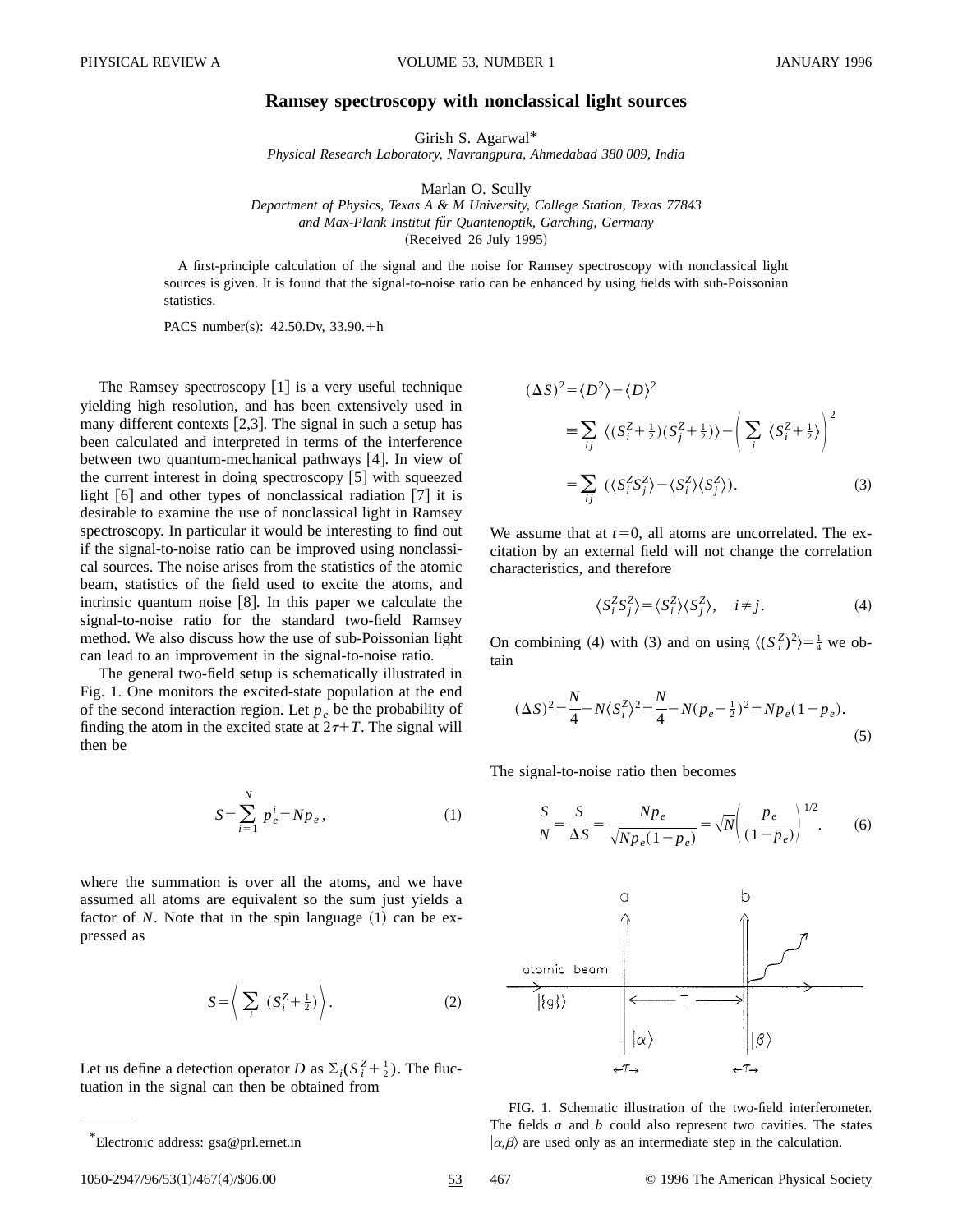It should be borne in mind that  $p_e$  depends on the strength of the fields, the time separation between the two regions, and the atomic detuning factor. Note that  $(6)$  is derived under the following conditions: (i) the external field is treated as a semiclassical field; (ii) the initial state of the atoms is an uncorrelated state. It is interesting to observe that noise limits similar to  $(6)$  have been obtained for atomic interferometers  $[8]$ .

Next we generalize these results by treating the excitation fields quantum mechanically. The quantum-mechanical generalization is needed for several reasons: (i) there are proposals in the literature where two micromaser cavities [9] provide two different regions of interaction, (ii) the use of nonclassical fields should improve upon the signal-to-noise ratio as given by  $(6)$ , and  $(iii)$  the quantum treatment will enable us to choose a kind of nonclassical field that can enhance the resolution of the signal.

We start with the quantum-mechanical derivation of the signal. Let the fields in the two regions be denoted by the annihilation operators *a* and *b*, respectively. The interaction Hamiltonian in the interaction picture can be written as

$$
H_1(t) = \sum_i \hbar (g_i S_i^+ a e^{i\Delta t} + \text{H.c.}) \theta(\tau - t)
$$
  
+ 
$$
\sum_i \hbar (G_i S_i^+ b e^{i\Delta t} + \text{H.c.}) \theta(t - T - \tau)
$$
  

$$
\times \theta(T + 2\tau - t), \quad \Delta = \omega_O - \omega_l. \tag{7}
$$

The  $\theta$ -step functions in (7) give the regions of time where the fields are acting and  $g_i$ ,  $G_i$  give the coupling constants in the two zones. The detuning between the field and the atom is represented by  $\Delta$ . The initial state of the atomic system is denoted by  $|\{g\}\rangle$ , i.e., all the atoms are in the ground state. We keep the initial state  $|\alpha, \beta\rangle$  of the two quantized fields arbitrary. We will keep the analysis simple by assuming that  $\tau$  is small so that one can use perturbation theory. The wave function at time *t*, to the lowest order, can be written as

$$
|\psi(t)\rangle \approx |\{g\}\rangle |\alpha,\beta\rangle - \frac{i}{\hbar} \int_0^t H_1(t')dt' |\{g\}\rangle |\alpha,\beta\rangle. \quad (8)
$$

The final quantity of interest is the excitation probability, and thus we need the projection of  $|\psi(t)\rangle$  onto a state in which at least one atom is excited. Let  $|e_i\rangle$  be the atomic state in which the *i*th atom is excited. Using  $(8)$  in  $(7)$  and on simplification we obtain

$$
\langle e_i | \psi(t) \rangle = -ig_i a \frac{(e^{i\Delta \tau - 1})}{i\Delta} | \alpha, \beta \rangle
$$

$$
-iG_i b e^{i\Delta(T+\tau)} \frac{(e^{i\Delta \tau - 1})}{i\Delta} | \alpha, \beta \rangle
$$

$$
\approx -if(\tau)[g_i a + G_i b e^{i\Delta T}] | \alpha, \beta \rangle, \qquad (9)
$$

where

$$
f(\tau) = \frac{e^{i\Delta \tau} - 1}{i\Delta}, \quad T \gg \tau; \quad f(\tau) \to 1 \quad \text{if } \Delta \tau \ll 1. \tag{10}
$$

The probability of finding the *i*th atom in the excited state is obtained from

$$
p_e = \text{Tr}_f \langle e_i | \psi(t) \rangle \langle \psi(t) | e_i \rangle, \tag{11}
$$

where  $Tr_f$  denotes trace over the field variables. On using  $(9)$ in  $(11)$  we find the result

$$
p_e = |f(\tau)|^2 \langle (g_i^* a^+ + G_i^* b^+ e^{-i\Delta T}) (g_i a + G_i b e^{i\Delta T}) \rangle
$$
  
\n
$$
= |f(\tau)|^2 \{ \langle a^+ a \rangle |g_i|^2 + |G_i|^2 \langle b^+ b \rangle
$$
  
\n
$$
+ (g_i^* G_i e^{i\Delta T} \langle a^+ b \rangle + \text{c.c.}) \}.
$$
\n(13)

The interference term will survive only if

$$
\langle a^+b \rangle \neq 0. \tag{14}
$$

If the two fields are derived from the same source, and if  $g_i = G_i$ , then

$$
p_e = |f(\tau)|^2 \langle a^+ a \rangle |g_i|^2 |(1 + e^{i\Delta T})|^2. \tag{15}
$$

The last factor in  $(15)$  contains the well-known interference fringe pattern  $|1,2|$ .

We next examine the fluctuations in the signal. As discussed earlier, the detection operator is  $D = \sum_{i} (S_i^Z + \frac{1}{2})$  and the calculation of fluctuations will require the calculation of finding *i*th and *j*th atoms excited at the same time. It should be noted that even though the atomic state at  $t=0$  is an uncorrelated state, it does not remain so because of the quantized treatment of the field and because all atoms see the same field. Let  $|e_i, e_j\rangle$  be the state of the atom where the *i*th and *j*th atoms are in the excited state and the remaining atoms are in the ground state. We thus need to calculate

$$
p_{ij} = \text{Tr}_f \langle e_i, e_j | \psi(t) \rangle \langle \psi(t) | e_i, e_j \rangle. \tag{16}
$$

The fluctuation in the signal  $[cf. (3)]$  will be given by

$$
(\Delta S)^{2} = \sum_{ij} \langle (S_{i}^{Z} + \frac{1}{2})(S_{j}^{Z} + \frac{1}{2}) \rangle - N^{2} p_{e}^{2}
$$

$$
= N p_{e} - N^{2} p_{e}^{2} + \sum_{i \neq j} p_{ij}, \qquad (17)
$$

where  $p_e$  is given by (13).

We next consider the evaluation of the quantity  $p_{ij}$ . The two atoms can be found simultaneously in the excited state via four different pathways: (i) both atoms get excited in the first zone, (ii) both atoms get excited in the second zone, (iii) the *i*th atom gets excited in the first zone and the *j*th atom gets excited in the second zone, and  $(iv)$  pathway  $(iii)$ with  $i$  and  $j$  interchanged. To obtain  $p_{ij}$  we expand the wave function to second order in the perturbation,

$$
|\psi(t)\rangle \approx |\{g\}\rangle |\alpha,\beta\rangle - \frac{i}{\hbar} \int_0^t H_1(t')dt' |\{g\}\rangle |\alpha,\beta\rangle + \left(\frac{-i}{\hbar}\right)^2 \int_0^t dt' \int_0^{t'} dt'' H_1(t')H_1(t'')|\{g\}\rangle |\alpha,\beta\rangle. \tag{18}
$$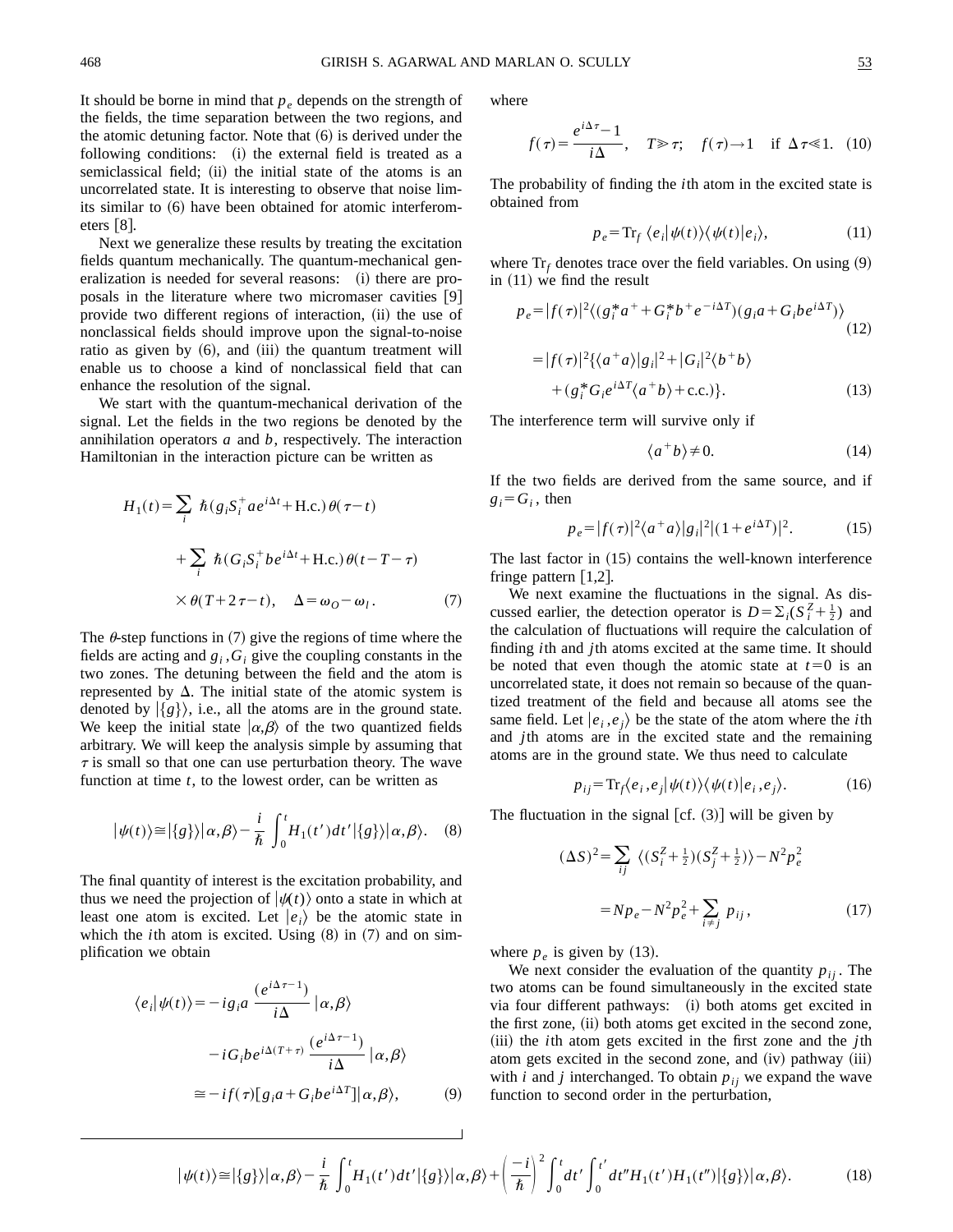We can now write the contributions of the four different pathways as

$$
\langle e_i e_j | \psi(t) \rangle = I_1 + I_2 + I_3 + I_4. \tag{19}
$$

Here

$$
I_1 = \left(-\frac{i}{\hbar}\right)^2 \int_0^{\tau} dt' \int_0^{t'} dt'' \langle e_i e_j | H_1(t') H_1(t'') | \{g\} \rangle | \alpha, \beta \rangle,
$$
\n(20)

which on substituting (7) reduces to  $(\Delta \tau \ll 1)$ 

$$
I_1 = -\tau^2 g_i g_j a^2 |\alpha, \beta\rangle.
$$
 (21)

Similarly  $I_2$  is found to be

$$
I_2 = -\tau^2 e^{2i\Delta T} G_i G_j b^2 |\alpha, \beta\rangle.
$$
 (22)

The amplitude corresponding to excitation of the *i*th atom in zone 1 and the  $j$ th atom in zone 2 will be

$$
I_3 = \left\langle e_i e_j \middle| \left( -\frac{i}{\hbar} \right)^2 \int_0^{\tau} dt_1 H_1(t_1) \right. \\ \times \left. \int_{T+\tau}^{T+2\tau} H_1(t_2) dt_2 \middle| \{ g \} \right\rangle \middle| \alpha, \beta \right\rangle. \tag{23}
$$

This involves nonoverlapping time intervals. The final result is

$$
I_3 = -\tau^2 e^{i\Delta T} g_i G_j a b | \alpha, \beta \rangle. \tag{24}
$$

Similarly one can show that

$$
I_4 = -\tau^2 e^{i\Delta T} G_i g_j a b | \alpha, \beta \rangle. \tag{25}
$$

On combining  $(19)$ – $(25)$  we obtain

$$
\langle e_i, e_j | \psi(t) \rangle = -\tau^2 (g_i g_j a^2 + G_i G_j e^{2i\Delta T} b^2 + e^{i\Delta T} g_i G_j ab + e^{i\Delta T} G_i g_j ab) | \alpha, \beta \rangle.
$$
 (26)

On using  $(26)$  in  $(16)$  we get

$$
p_{ij} = \tau^4 \langle A_i^+ A_j^+ A_i A_j \rangle, \tag{27}
$$

where

$$
A_i = (g_i a + G_i b e^{i\Delta T}).
$$
\n(28)

The fluctuation in the signal  $(17)$  can now be expressed as

$$
(\Delta S)^2 = N p_e - N^2 p_e^2 + \sum_{i \neq j} \tau^4 \langle A_i^+ A_j^+ A_i A_j \rangle. \tag{29}
$$

This is our final formula for the fluctuation of the signal. We examine several special cases. Let us set all coupling constants the same, i.e.,  $g_i = G_i = g$ . We further assume that the fields in the two regions are derived from the same source. Then  $(29)$  simplifies to

$$
(\Delta S)^{2} = N p_{e} - N^{2} p_{e}^{2} + \tau^{4} |1 + e^{i\Delta T}|^{2} |g|^{4} \langle a^{2} a^{2} \rangle N(N-1).
$$
\n(30)

On using  $(15)$ , Eq.  $(30)$  can be written in an instructive form,

$$
(\Delta S)^2 = N p_e - N^2 p_e^2 + p_e^2 N(N-1) \frac{\langle a^{+2} a^2 \rangle}{\langle a^{+} a \rangle^2}.
$$
 (31)

The quantum statistics  $\lceil 10 \rceil$  enter through the last factor in (31). For a *coherent* field  $\langle a^{+2} a^{2} \rangle = \langle a^{+} a \rangle^{2}$  and then (31) reduces to the result obtained earlier [Eq.  $(5)$ ],

$$
(\Delta S_e)^2 = N p_e (1 - p_e). \tag{32}
$$

On introducing the O parameter [7] of the field

$$
Q = \frac{\langle a^{+2}a^{2}\rangle - \langle a^{+}a\rangle^{2}}{\langle a^{+}a\rangle},
$$
\n(33)

the noise  $(31)$  can be expressed as

$$
(\Delta S)^2 = (\Delta S_e)^2 + \frac{Q}{\langle a^+ a \rangle} p_e^2 N(N-1). \tag{34}
$$

For a sub-Poissonian field  $Q$  is negative and hence there would be *noise reduction*. This reduction will be most significant if  $Np_e \sim \langle a^+a \rangle$ ; whence  $(\Delta S)^2 \sim (\Delta S_e)^2 (1+Q)$ .

Note also that by considering the incoming atomic beam in a squeezed state  $\lceil 11 \rceil$  rather than in the ground state it is possible to improve the signal-to-noise ratio. Since this issue has already been discussed in the literature  $[12,13]$ , we do not pursue it further.

In conclusion we have shown how the use of a nonclassical light source can be useful in the context of Ramsey spectroscopy. Finally the analysis of this paper can be generalized to obtain a signal-to-noise ratio to higher order in perturbation theory. One can even obtain an exact result; however, due to its complexity we do not pursue it here.

The authors are grateful to Professor N. F. Ramsey for a number of stimulating discussions. G.S.A. thanks the NSF for Grant No. INT 9100685 for supporting this work, and M.O.S. thanks the ONR, the TARP, and the Welch Foundation for their support.

- [1] N. F. Ramsey, Phys. Rev. 78, 695 (1950).
- [2] M. M. Salour, Rev. Mod. Phys. 50, 667 (1978).
- [3] B. G. Englert, H. Walther, and M. O. Scully, Appl. Phys. B 54, 366 (1992).
- [4] N. F. Ramsey, Phys. Rev. A 48, 80 (1993).
- [5] E. S. Polzik, J. Carri, and H. J. Kimble, Appl. Phys. B 55, 279  $(1992).$
- [6] H. P. Yuen, Phys. Rev. A 13, 2226 (1976).